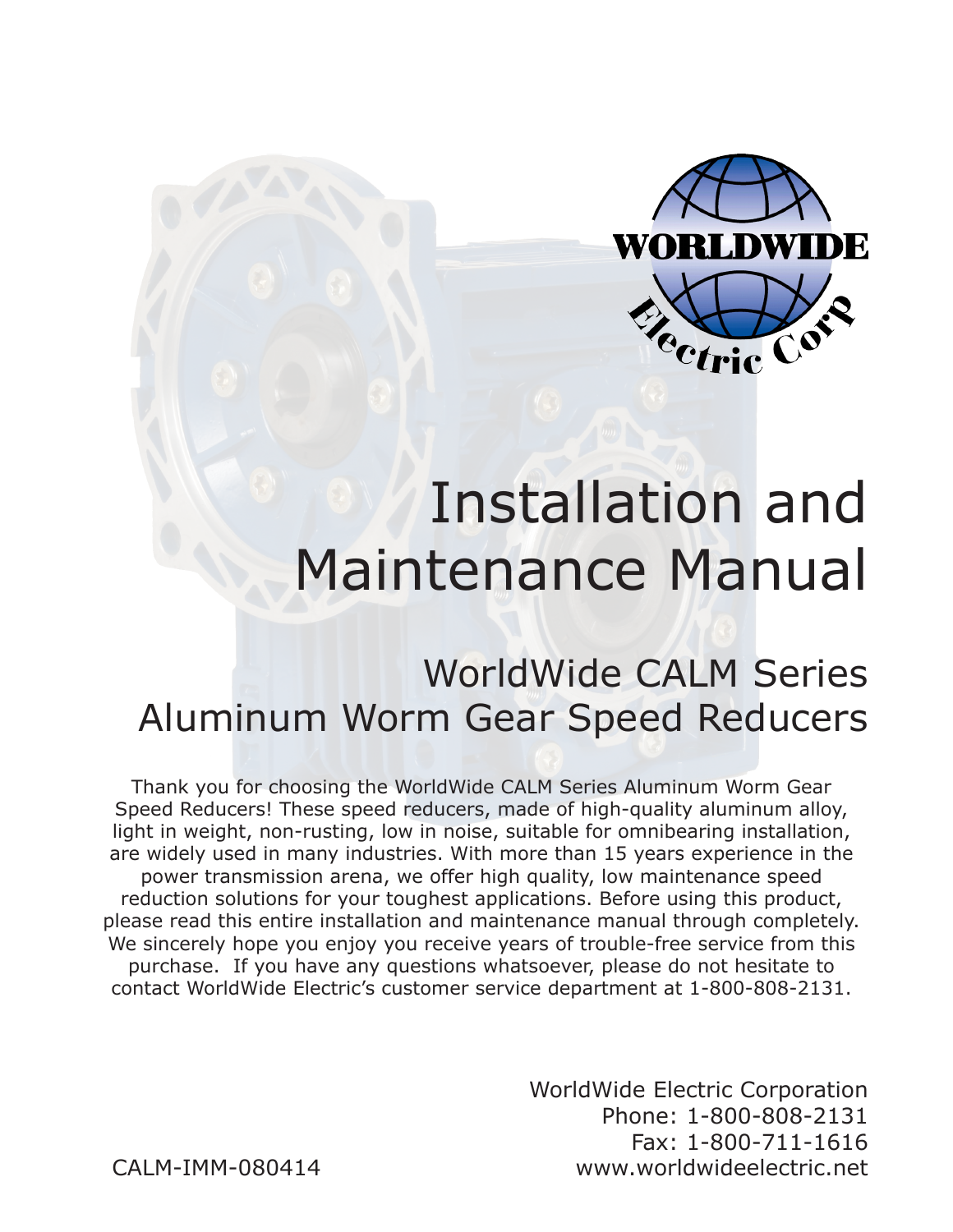

# Table of Contents

| Installation Notes 2           |  |
|--------------------------------|--|
| Operational Notes 3            |  |
| Operating Temperature 4        |  |
| Routine Maintenance 4          |  |
| Extended Storage 5             |  |
| Lubrication 5                  |  |
| Trouble Shooting 7             |  |
| Exploded View-Parts Listing. 8 |  |
| Limited Warranty 9             |  |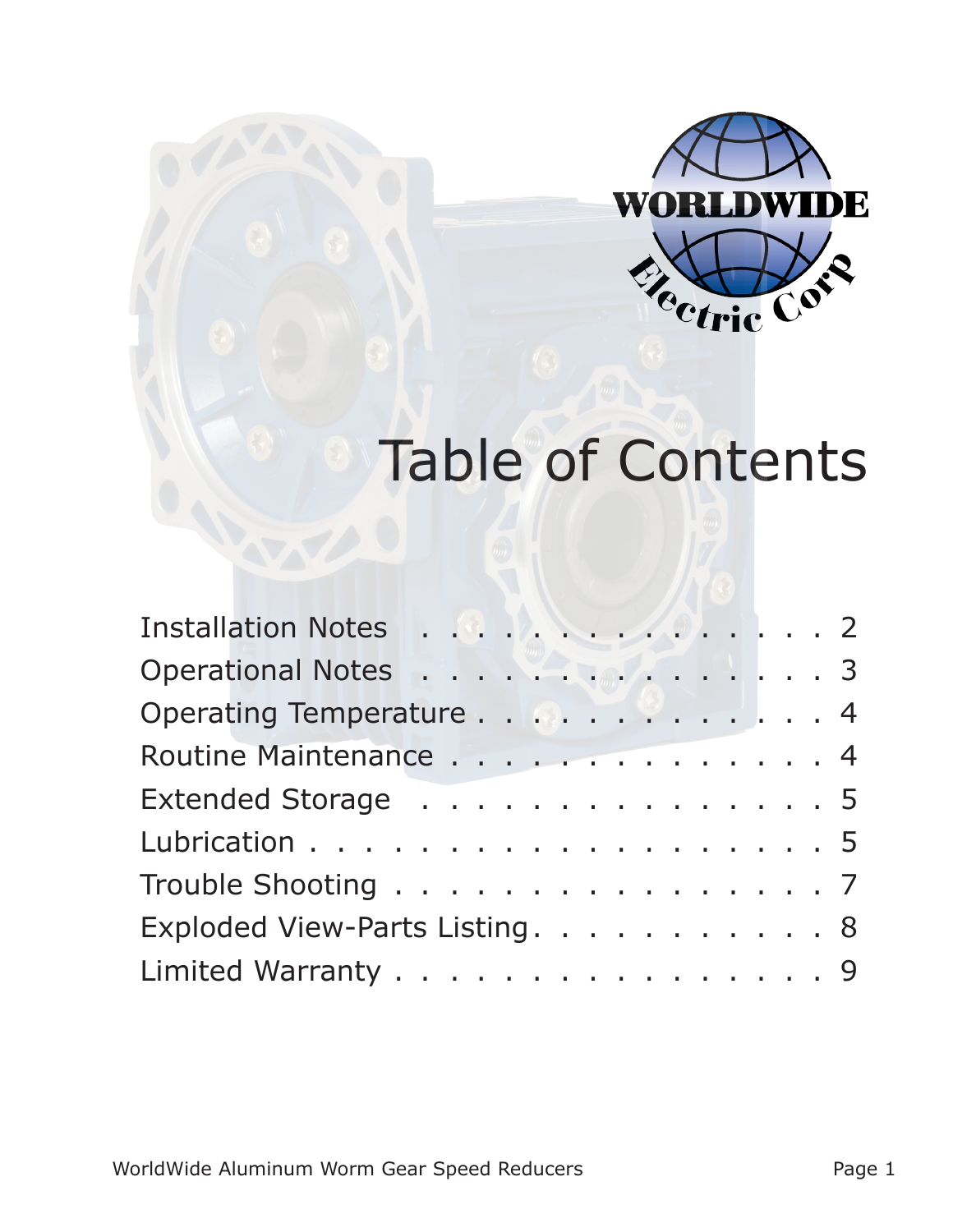### Installation Notes

#### **During the installation of the CALM aluminum worm gear speed reduction unit, please note the following recommendations:**

- 1. Check the correct direction of rotation of the reduction unit output shaft before fitting the unit to the machine.
- 2. Before mounting the prime mover device, please check the reducer's axial diameter, aperture, key and key slot, to be sure their dimensions are in alignment and have not been damaged in shipment. Avoid assembling the reducer to the prime mover in a manner that is either too tight or too loose.
- 3. The mounting on the machine must be stable and secure to avoid any vibration. Excessive vibration will damage the reducer. Self-locking adhesives should be used on the bolts and joining surfaces of the machine frame to prevent the gearbox from working loose.
- 4. Drives such as sprocket wheels and gears must be fitted close to bearing in order to reduce bending stress of the hanging shaft. Maximum overhung load, shown in pounds, are listed for each size reducer in the WWE catalog.
- 5. Before mounting, clean and lubricate all mating surfaces. While assembling motor to the reducer, it is recommended that a light coat of grease be added to the worm shaft input hole and keyway, to ease shaft installation and removal, and to avoid rusting when the unit is used for a long period of time between servicing.
- 6. The speed reducer must be structurally supported when the reducer is directly coupled to a motor whose weight is larger than the recommended motor frame size for the reducer.
- 7. The CALM series aluminum worm gear boxes do not require the oil to be changed unless a defective condition is noticed during the operation. If during normal operation, heat is noticed that exceeds 80°C or any abnormal noise is detected, the user should shut down the machine and resolve the problem. Once the problem is solved, it is recommended that the oil be replaced with new oil before returning the gearbox to service.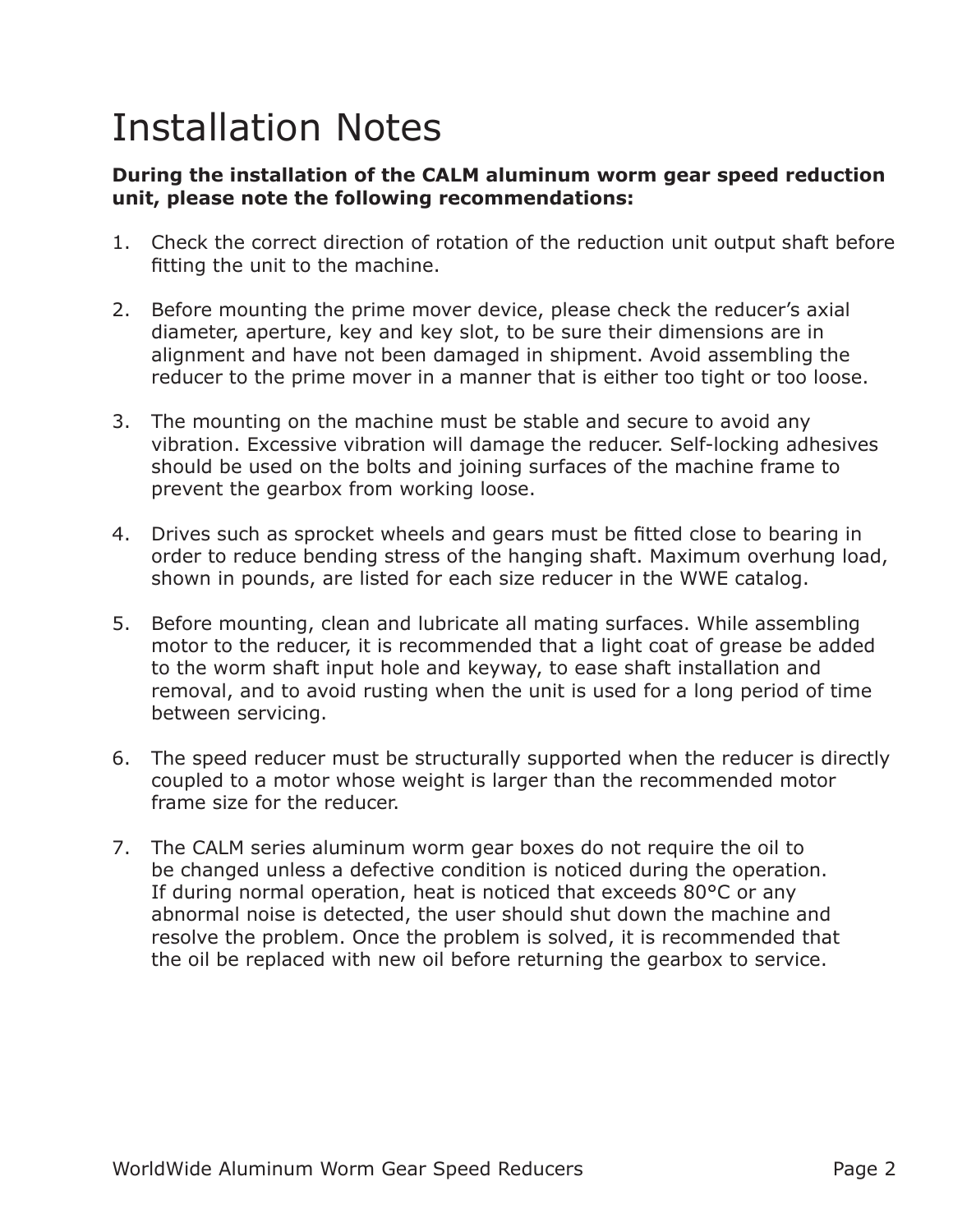### Operational Notes

- 1. Before using, please check carefully whether the reducer model, distance size, ratio, input connecting method, output shaft structure, input and output shaft direction and revolving direction are properly fitted and sized correctly for the application. Ensure unit is properly aligned with the driven device and all bolts are properly tightened. If using a drive to overspeed the motor, the input speed of the worm shaft should not exceed 1800 revolutions per minute (RPM).
- 2. Before starting up the machine, please check the reducer for the correct level of the lubricant by opening the plug and checking the fill level.
- 3. Avoid shock loading the reducer unit. The load should be added step by step when using the machine to improve reducer life. Reducer units will last longer if sized to run below full load capacity. Running a reducer at its full load capacity may reduce useful product life.
- 4. Whenever possible, protect the speed reducer against outdoor weather conditions (i.e. solar heat) and inclement weather by using guards or shields. Ensure the connected motor cools correctly by assuring good passage of air from the fan side across the motor.
- 5. In the case of ambient temperatures  $\lt$ -5°C or  $> +40$ °C, please consult WWE engineering for required de-rating factors or other available factory installed product enhancements.
- 6. WorldWide Electric CALM style aluminum worm gear boxes are sized for a 1.0 mechanical service factor when operated at 1750 RPM. Consult the WWE cat log for a complete listing of mechanical ratings and available output torque ratings.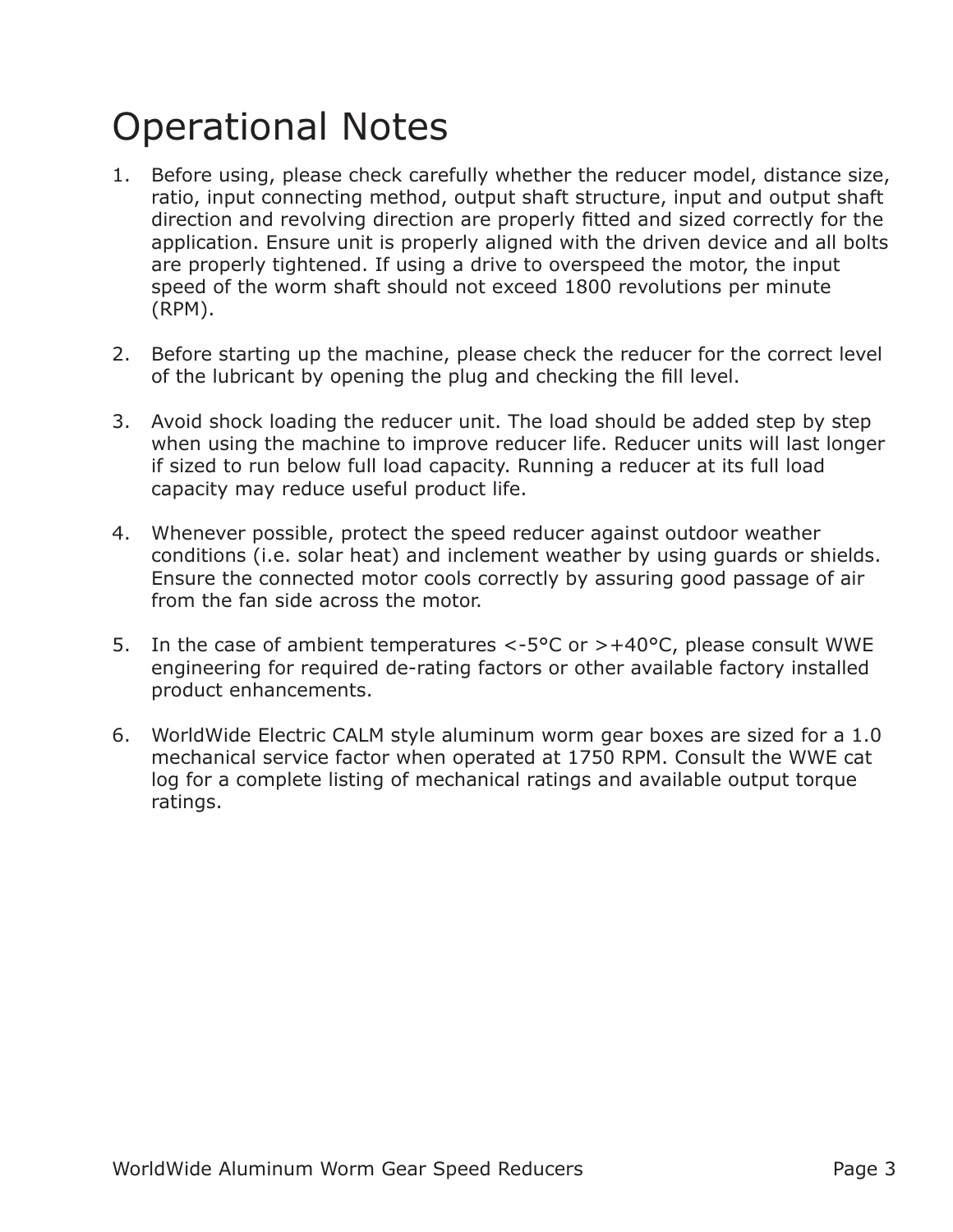## Operational Temperature

- 1. The operating temperature depends on a number of factors such as the type of power transmission, the type and quantity of lubricant, the characteristics and structure of the gearbox, the speed and power applied to the gearbox and the environment in which the gearbox is operating.
- 2. With worm gearboxes, the acceptable operating temperature range can be up to 50 degrees Celsius more than the ambient temperature because of the compactness and lower quantity of oil contained in modern gearboxes.
- 3. With a standard worm gearbox, the maximum allowable inside temperature is 90 degrees Celsius. Higher temperature could damage the oil seals.
- 4. It is not usual for the unit to run slightly hotter than normal during the break-in period of the gearbox (i.e. the first 200 hours of service).
- 5. After the first 200 hours of service, the temperature should remain fairly constant as the gearbox runs at normal speed. At this stage of operation, excess changes in operating temperature may indicate a problem with the installation of the gearbox.

#### Routine Maintenance

- 1. Periodically check the outer surfaces of the CALM aluminum speed reducer for debris. Remove surface debris to make sure all air passages are clean, which in turn helps keep the unit running cool.
- 2. Regular check the unit for oil leaks. Replace leaky oil seals or the entire unit as necessary.
- 3. Periodically verify the unit has the correct quantity of lubricant.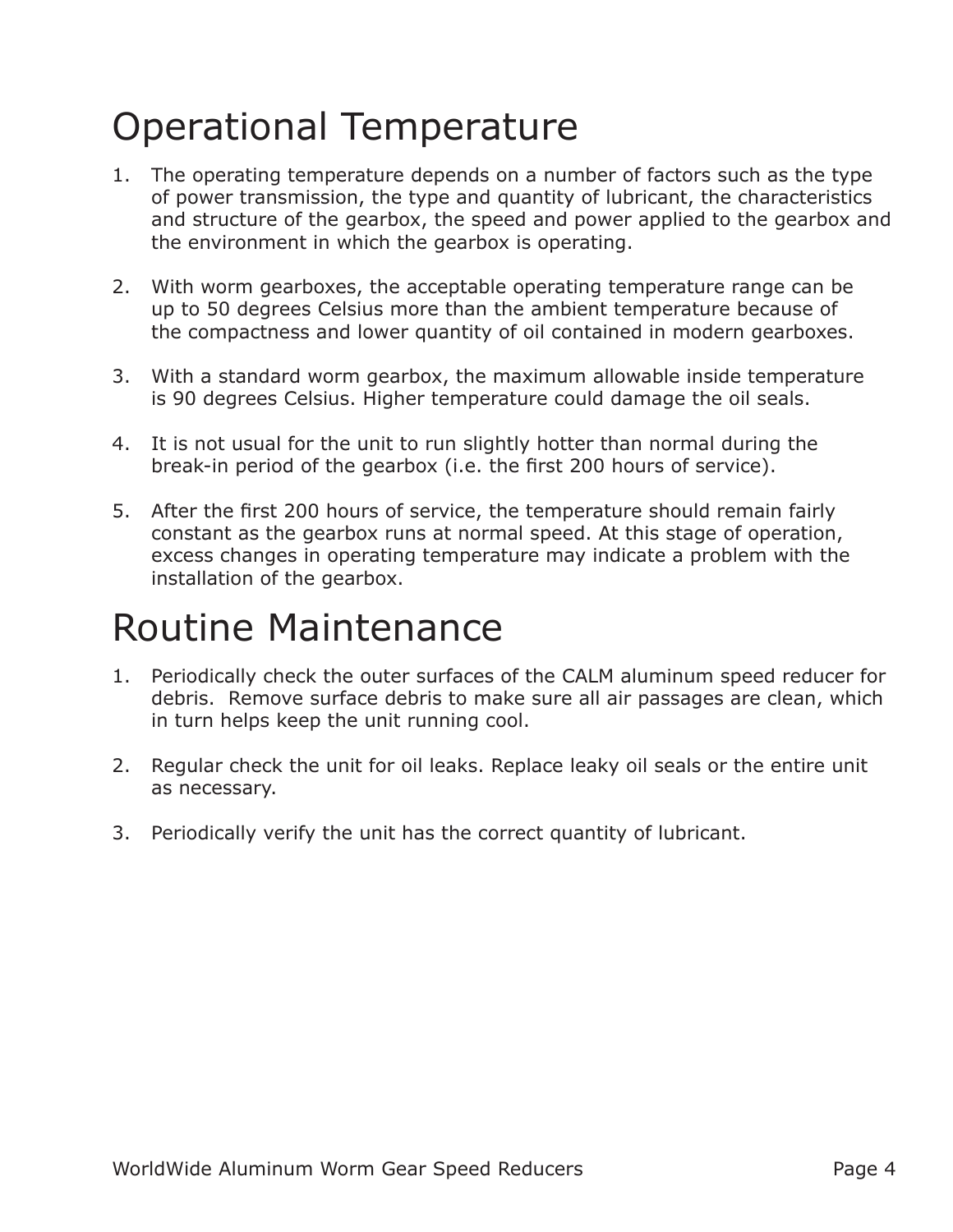# Extended Storage

- 1. Do not store outdoors in areas exposed to weather or with excessive humidity.
- 2. For storage periods longer than 60 days, all machined surfaces such as flanges and shafts must be protected with a suitable anti-oxidation product.
- 3. In the case of long periods of storage (4-6 months), units should be completely filled with oil with the breather plug placed at the highest point on the unit. Before operation, restore the oil fill quantity to the proper level and type of oil (see Lubrication section of this document). Additionally, the output shaft should be rotated frequently during extended storage or the oil seal may become dry and potentially dry rot. If this is the case, please change rubber seal before operation as it may stick to the shaft in operation. Over extended periods of idle time, the seal may lose its proper elasticity and should be replaced. Contact WWE for available spare parts.

# Lubrication

The CALM series aluminum worm gear speed reducers are supplied complete with a Mobil synthetic oil lubricant suitable in oil level for a M1 mounting position. It is not necessary to change the oil in these gearboxes after the initial break-in period. CALM series units are considered maintenance free. Please see the table below for the recommended quantity of lubricant for the various mounting positions. Some mounting positions will require the addition of oil and some positions will require less oil and require that oil be removed. The various Mounting positions and recommended oil lubrication levels are outlined below:

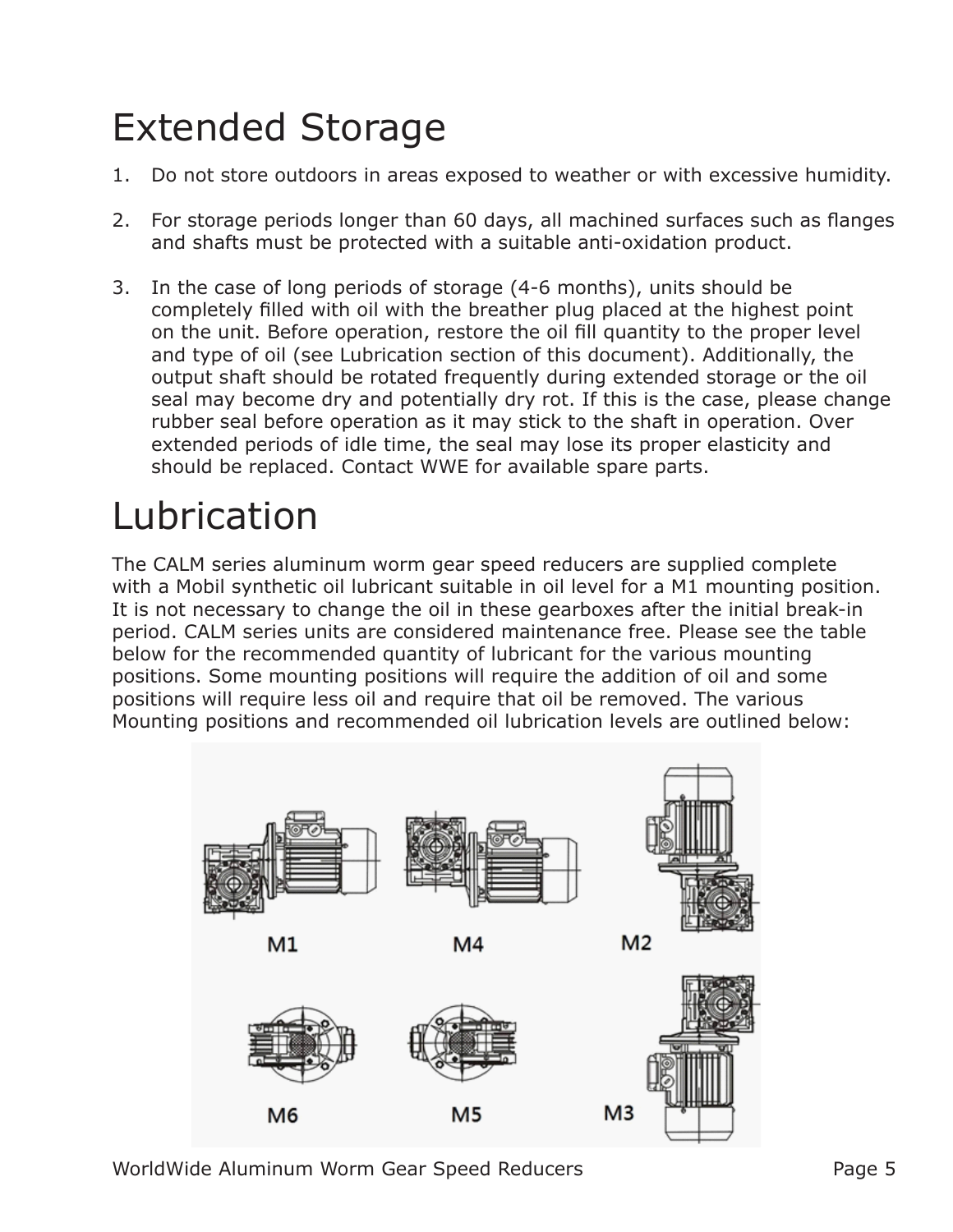|        | M1        | <b>M4</b>                                                         | <b>M2</b>    | <b>M6</b> | <b>M5</b>   | <b>M3</b>   |
|--------|-----------|-------------------------------------------------------------------|--------------|-----------|-------------|-------------|
| CALM30 | 1.353 oz. | 1.014 oz.                                                         | 1.691 oz.    | 1.183 oz. | 1.183 oz.   | 1.691 oz.   |
| CALM40 | 2.705 oz. | $2.029$ oz.                                                       | 3.381 oz.    | 2.367 oz. | $2.367$ oz. | 3.381 oz.   |
| CALM50 | 3.381 oz. | 2.536 oz.                                                         | $4.227$ oz.  | 2.874 oz. | 2.874 oz.   | $4.227$ oz. |
| CALM63 | 8.454 oz. | $6.425$ oz.                                                       | $10.482$ oz. | 7.439 oz. | 7.439 oz.   | 10.482 oz.  |
| CALM75 |           | 16.907 oz.   12.511 oz.   20.965 oz.   14.540 oz.   14.540 oz.    |              |           |             | 20.965 oz.  |
| CALM90 |           | 27.051 oz. 20.288 oz. 33.814 oz. 23.670 oz. 23.670 oz. 33.814 oz. |              |           |             |             |

#### Lubrication (Continued)

#### **Selection Table of Lubricant**

| Temperature (°C) | $-25 \sim 50$<br><b>Synthetic Oil</b> | $-10 \sim 50$<br><b>Synthetic Oil</b> |
|------------------|---------------------------------------|---------------------------------------|
| <b>ISO</b>       | <b>VG320</b>                          | <b>VG460</b>                          |
| Shell            | Omala S4<br><b>WE 320</b>             | Omala S4<br><b>WE 460</b>             |
| Mobil            | Mobilgear<br><b>SHC 632</b>           | Mobilgear<br><b>SHC 634</b>           |
| Castrol          | Alphasyn<br><b>PG 320</b>             | Alphasyn<br><b>PG 460</b>             |
| <b>BP</b>        | Enersyn<br><b>SG-XP 320</b>           | Enersyn<br><b>SG-XP 460</b>           |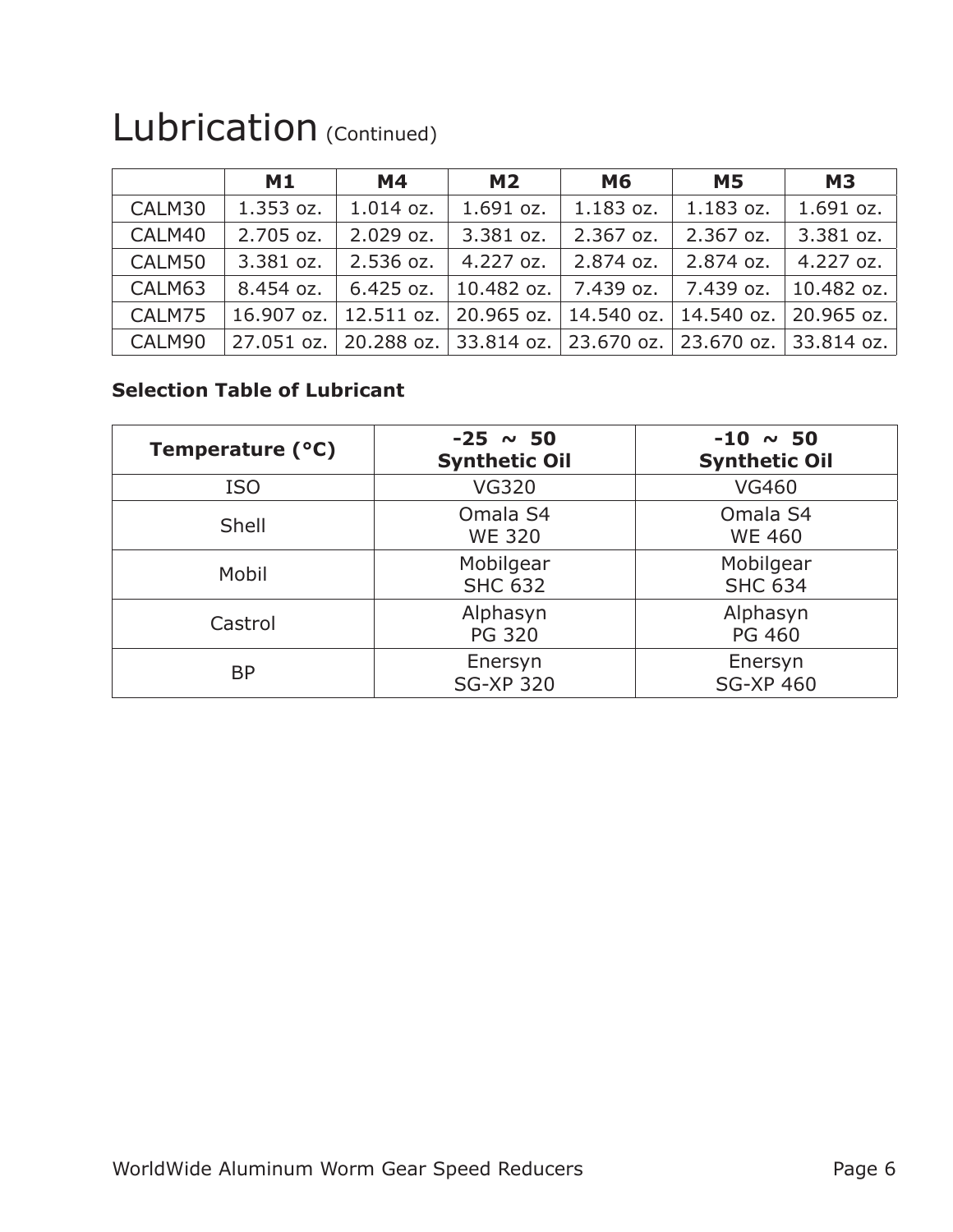## Troubleshooting

| <b>Problem</b> |                                                              | <b>Reason</b> |                                                                                                                           | <b>Action</b> |                                                                                                                                                             |  |
|----------------|--------------------------------------------------------------|---------------|---------------------------------------------------------------------------------------------------------------------------|---------------|-------------------------------------------------------------------------------------------------------------------------------------------------------------|--|
|                | 1. The motor does<br>not run without<br>load                 |               | 1. No power available                                                                                                     |               | 1. Check power source                                                                                                                                       |  |
|                |                                                              |               | 2. Gear, axis and bearing may be damaged<br>from misalignment during installation                                         |               | 2. Check gearbox alignment and<br>bearing condition - fix alignment<br>and bearing issues                                                                   |  |
|                |                                                              |               | 3. Bearing failure                                                                                                        | 3.            | Replace gearbox or bearings                                                                                                                                 |  |
|                | 2. The motor does<br>not run with a<br>load                  |               | 1. Motor may be undersized for application                                                                                |               | 1. Review motor capability and size<br>accordingly for the load                                                                                             |  |
|                |                                                              |               | 2. Gearbox may be undersized for the load                                                                                 |               | 2. Review gearbox capability and size<br>accordingly for the load                                                                                           |  |
|                |                                                              |               | 3. Gearbox is damaged                                                                                                     |               | 3. Replace damaged gearbox                                                                                                                                  |  |
|                | 3. The output shaft<br>turns in the wrong<br>direction       |               | 1. The motor polarity is reversed                                                                                         |               | 1. Adjust wiring to correct for motor<br>polarity                                                                                                           |  |
|                | 4. Cyclical noise inside $ 1$ . Damaged gears<br>the gearbox |               |                                                                                                                           |               | 1. Unit may correct itself after first 3<br>hours of use; not harmful to the<br>gearbox if the noise level is tolerable<br>for the application              |  |
|                | 5. Non-cyclical noise<br>inside the gearbox                  |               | 1. The inside of the gearbox is dirty                                                                                     |               | 1. Unit may correct itself after first 3<br>hours of use; not harmful to the<br>gearbox if the noise level is tolerable<br>for the application; replace oil |  |
|                | 6. The temperature<br>of the gearbox<br>housing is too high  |               | 1. Wrong gearbox size or incorrect mounting<br>position or insufficient gearbox lubricant                                 |               | 1. Check the installation, application<br>parameters and proper lubrication<br>recommendations for the mounting<br>position in use                          |  |
|                | 7. Output speed is<br>different than<br>expected             |               | 1. Incorrect motor input or incorrect<br>reduction ratio selected                                                         |               | 1. Replace the motor or the gearbox<br>with a correctly sized input and<br>reduction ratio                                                                  |  |
|                | 8. Oil leaks from<br>the shaft                               |               | 1. Defective seals or improperly seated seals                                                                             |               | 1. Replace the seals or reposition seals                                                                                                                    |  |
|                | 9. Oil leaks from<br>the seals                               |               | 1. Flanges are not tightened properly or seals 1. Tighten the flanges or replace<br>are defective or damaged in transport |               | damaged seals                                                                                                                                               |  |
|                | 10. A whistling noise<br>is coming from<br>the gearbox       | 1.            | Defective bearings or device not correctly<br>assembled; defective gears or not enough<br>lubricant                       | 1.            | Replace bearings or replace gears<br>or fill to correct lubricant quantity                                                                                  |  |
|                | 11. Unit runs hot after<br>break-in period                   |               | 1. Check load conditions                                                                                                  |               | 1. Reduce or discharge load;<br>check application conditions                                                                                                |  |
|                |                                                              |               | 2. Units starts and stops too many times<br>per hour                                                                      |               | 2. Reduce use frequency                                                                                                                                     |  |
|                |                                                              |               | 3. Bearing is damaged                                                                                                     |               | 3. Repair or replace                                                                                                                                        |  |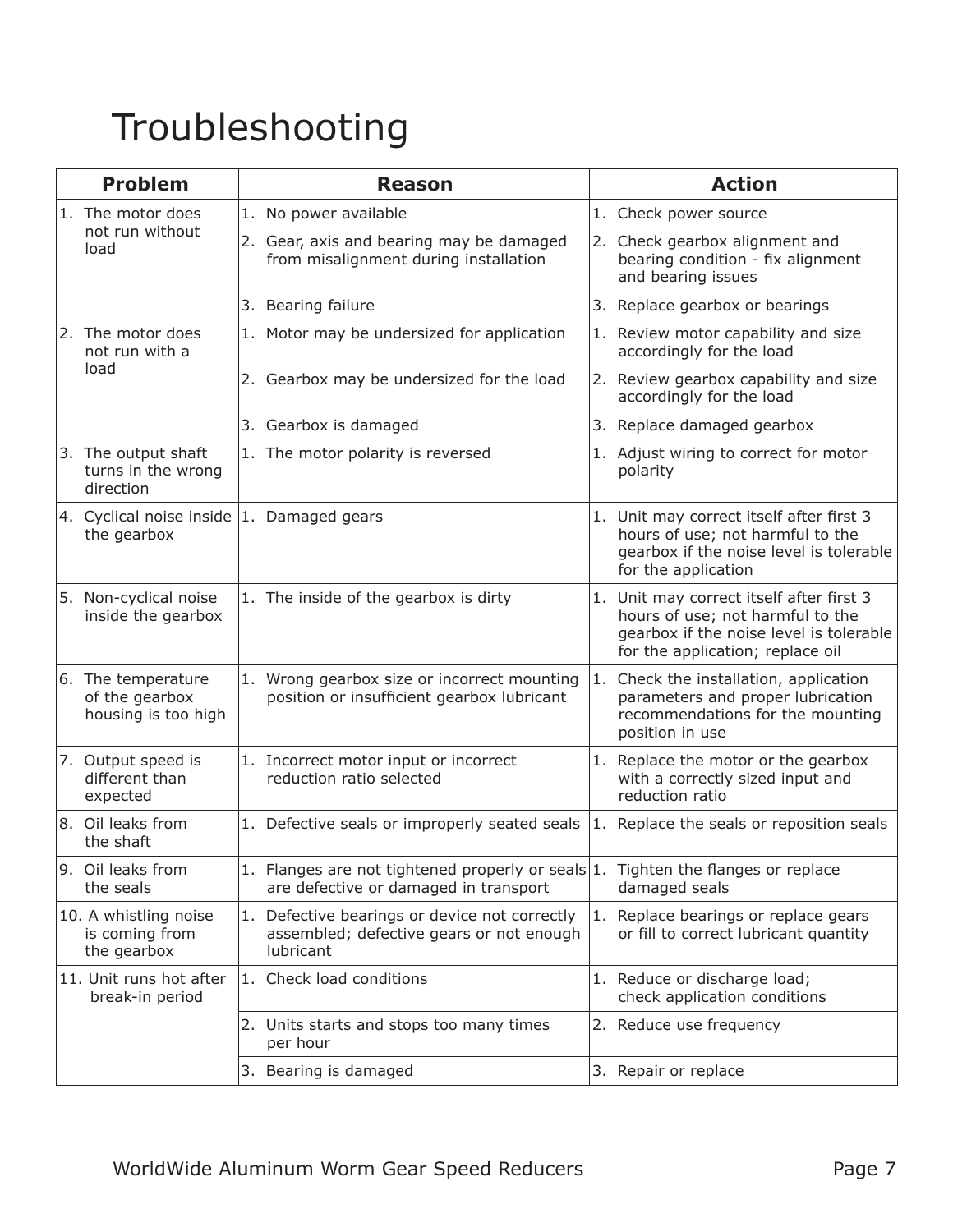#### Exploded View - Parts Listing



- 1. Housing
- 2. Cover<br>3. Bearin
- **Bearing**
- 4. O-Ring
- 5. Snap Ring
- 6. Bearing
- 7. Bearing
- 8. Input Shaft
- 9. Worm Wheel
- 10. Oil Seal
- 11. Oil Seal
- 12. Input Flange
- 13. Oil Seal
- 14. Bolt